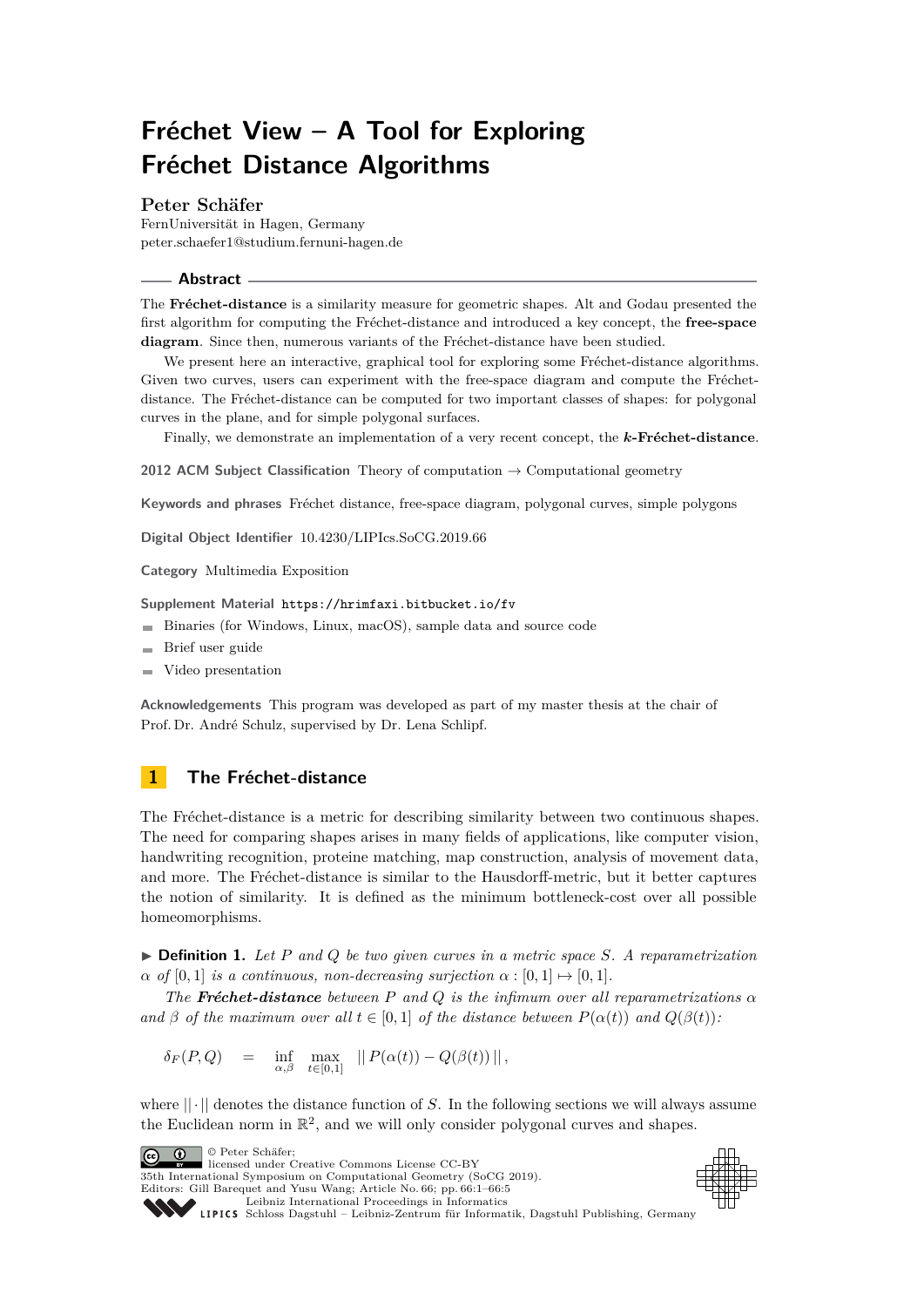An intuitive explanation of the Fréchet-distance is this: imagine a man walking his dog on a leash. The man walks on one curve, while the dog follows the other curve. Both the man and the dog must move forward. The *weak* Fréchet-distance would allow for backward movement, also. We will come back to it in section [3.](#page-2-0)

the *decision problem* asks: is it possible to walk the curves with a leash of given length *ε*? the *optimization problem* asks for the shortest possible leash.

<span id="page-1-0"></span>

**Figure 1** Two curves, and a dog on a leash. Right: the corresponding free-space diagram with a feasible path.

Alt and Godau [\[2\]](#page-3-0) presented an algorithm for computing the Fréchet-distance for polygonal curves in the plane. The key concept of this algorithm is the **free-space diagram**: one curve is mapped to the *x*-axis of the diagram, the second curve is mapped to the *y*-axis, spanning a two-dimensional grid, or configuration space.

The **free-space** represents all pairs of points whose distance is less than or equal to *ε*. In Figure [1](#page-1-0) the free-space is indicated by the shaded area (which is composed of numerous ellipse sections).

We have  $d_F(P,Q) \leq \varepsilon$ , if there is a monotone path in the free-space diagram starting at the lower left corner  $(0, 0)$  and ending in the upper right corner  $(p, q)$  (where p and q denote the number of vertices in the curves). We call that a **feasible path**.

For *closed* curves, the left and right edges of the free-space diagram coincide. Just imagine the diagram to wrap around at the egdes, creating a cylinder (or a torus, though the latter is not relevant for our algorithms).<sup>[1](#page-1-1)</sup> The starting point of a feasible path may be located anywhere on the *x*-axis. Alt and Godau's [\[2\]](#page-3-0) algorithm finds such a path in  $O(pq \log pq)$ time. We can thus solve the decision problem.

The optimization problem is solved by applying the algorithm repeatedly on a set of critical values, i.e. values of  $\varepsilon$  for which the structure of the free-space diagram changes significantly. **Fréchet View** is a useful tool for examining the structue of free-space diagrams.

## **2 The Fréchet-distance for Simple Polygons**

The Fréchet-distance easily extends to higher dimensions. As it turns out, computation becomes significantly harder, already for two-dimensional surfaces. Buchin et al. [\[3\]](#page-4-1) presented a polynomial-time algorithm for a natural subset of surfaces, namely **simple polygons** (i. e.

<span id="page-1-1"></span><sup>1</sup> In the literature this is often referred to as a *double*-free-space diagram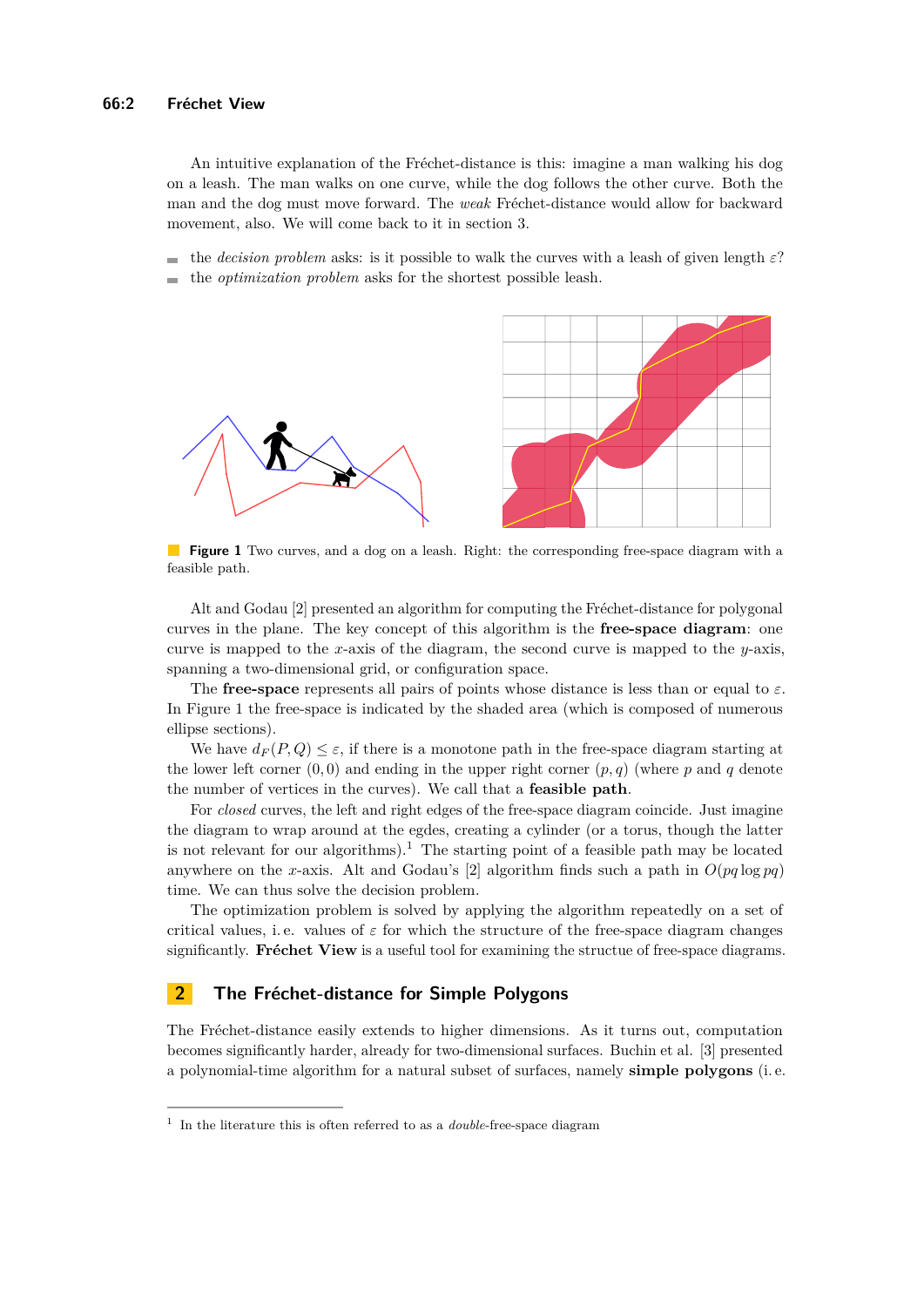<span id="page-2-1"></span>

<span id="page-2-2"></span>**Figure 3** The Fréchet-distance of the polygonal surfaces differs from the Fréchet-distance of their boundary curves.

polygons without holes and self-intersection). Basically, their algorithm is able to break down the problem to a *convex decomposition* and *triangulation* of the polygons (see Figure [2\)](#page-2-1). It is sufficient to consider certain diagonals, which are mapped to *shortest paths* in the other polygon, with additional conditions applying. To the best of our knowledge, ours is the first practical implementation of this algorithm.

In many cases, the Fréchet-distance for simple polygons is just identical to the Fréchetdistance of their boundary curves. Figure [3](#page-2-2) shows an example where they actually differ.

## <span id="page-2-0"></span>**3 The** *k***-Fréchet-distance**

Buchin and Ryvkin [\[4,](#page-4-2) [1\]](#page-3-1) recently introduced a new concept, the *k*-Fréchet-distance. It represents a connecting bridge between the Hausdorff-metric and the well-known *weak* Fréchet-distance. Roughly speaking, the input curves are cut into parts and each part is mapped using the weak Fréchet-distance. With the weak Fréchet-distance, reparametrizations are not required to be monotone; man and dog are allowed to move backwards.

The question is: can we find a mapping with at most *k* parts? This adds a strong combinatorial aspect to the problem. In fact, the problem was shown to be NP-complete by Buchin and Ryvkin [\[4,](#page-4-2) [1\]](#page-3-1).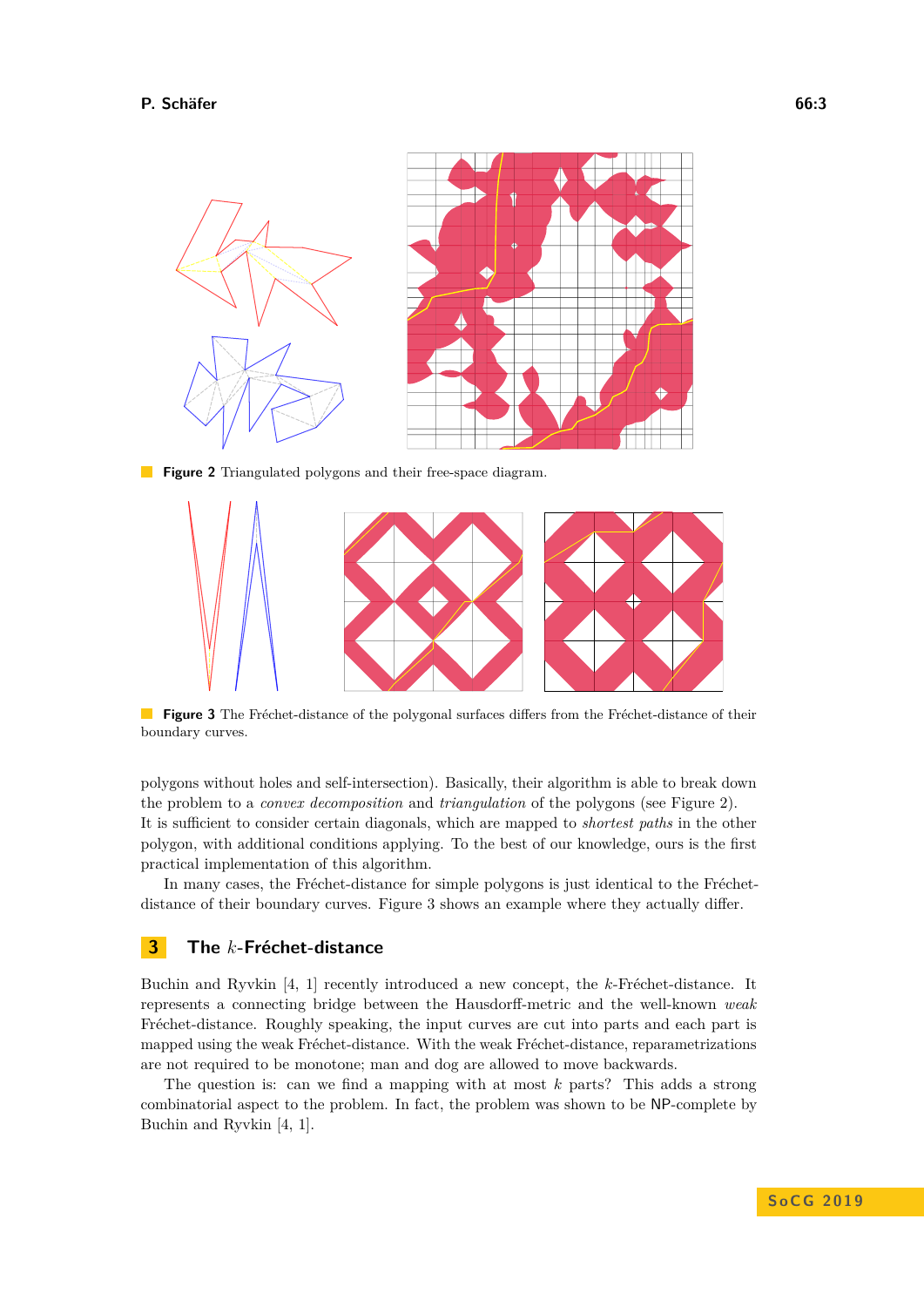We present implementations of two algorithms: an exponential-time "*brute-force*" exact algorithm, and a *greedy* approximation algorithm.

<span id="page-3-2"></span>

**Figure 4** *k*-Fréchet-distance: greedy vs. optimal results. The approximation factor can be shown to approach **2**.

Many questions regarding the *k*-Fréchet-distance are still open to research. For one, the exact approximation factor of the greedy algorithm was not yet known. With the help of Fréchet View we were able to construct curves whose approximation ratio comes arbitrarily close to 2 (see Figure [4\)](#page-3-2).

### **4 Fréchet View – the Implementation**

**Fréchet View** is a tool for exploring various aspects of the Fréchet-distance algorithms. It expects two polygonal curves as input data. These curves are stored in vector graphics files (in SVG, or IPE format) and can be edited with any usual vector graphics editor, like InkScape, or IPE. In addition, we provide an implementation to assemble curves from straightforward JavaScript code.

Both curves and the correspoding free-space diagram are displayed on screen. The user can manipulate the parameter  $\varepsilon$  and watch the changes to the free-space diagram. Whenever a feasible path is found, it is drawn within the free-space diagram. Moving the mouse pointer over the path displays the mapped sections on the input curves (and vice versa).

Graphics produced by Fréchet View can be stored to disk. For example, all figures in this document have been created using Fréchet View.

The program is written in C++, making use of the Computational Geometry Algorithms Library [\[5\]](#page-4-3), and a number of development frameworks like Qt, Boost, TBB, and more. It can be run from the command line with additional options for multi-core and GPGPU-support. However, these features are not part of our presentation.

#### **References**

- <span id="page-3-1"></span>**1** Hugo A. Akitaya, Maike Buchin, Leonie Ryvkin, and Jérôme Urhausen. The *k*-Fréchet distance revisited and extended. In *35th European Workshop on Computational Geometry*, 2019. URL: <http://www.eurocg2019.uu.nl/papers/41.pdf>.
- <span id="page-3-0"></span>**2** Helmut Alt and Michael Godau. Computing the Fréchet Distance between two Polygonal Curves. *International Journal of Computational Geometry and Applications*, 5(1-2):75–91, 1995. [doi:10.1142/S0218195995000064](http://dx.doi.org/10.1142/S0218195995000064).